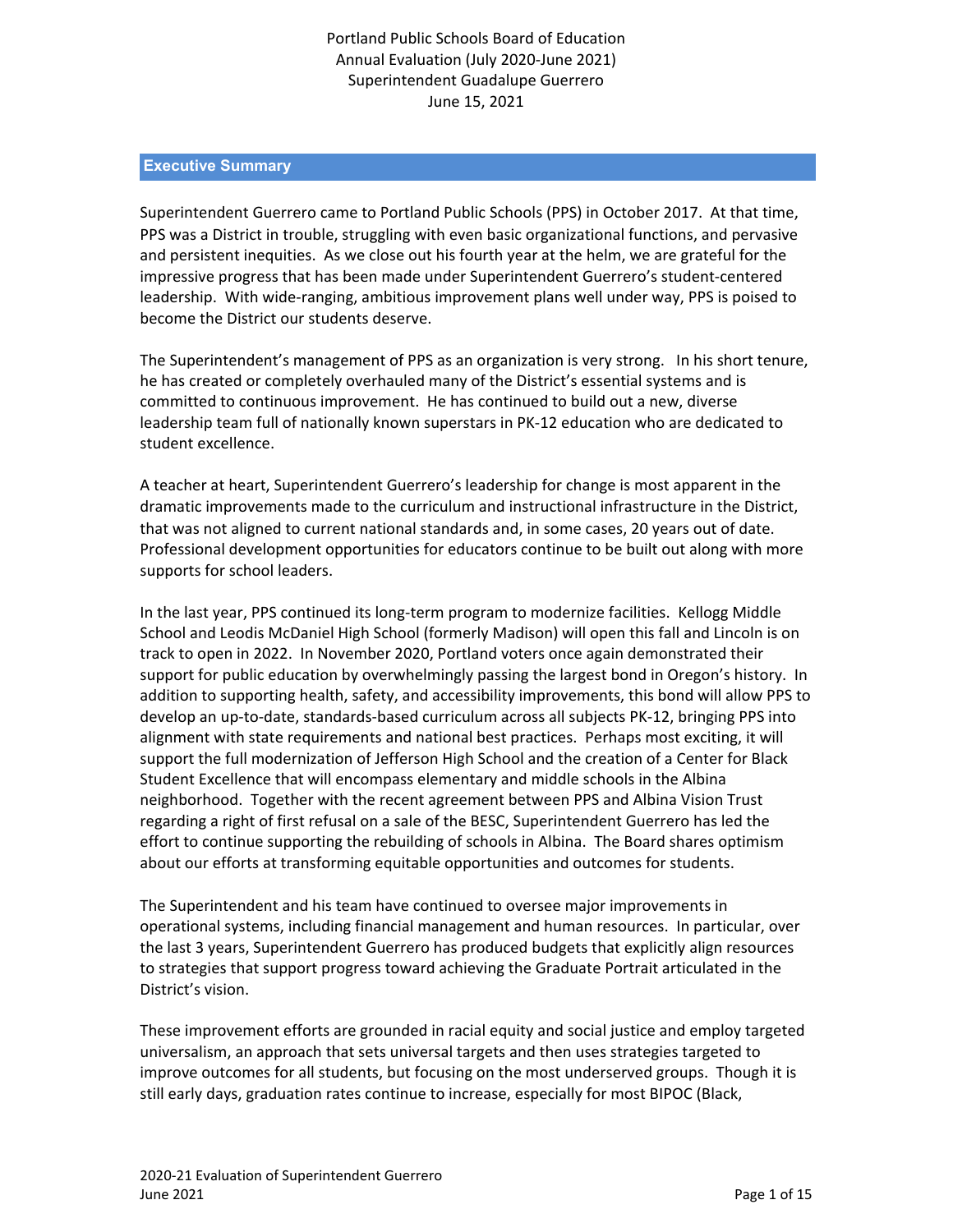Indigenous, and People of Color) student groups, and some assessment data suggest that the District's improvement efforts are starting to pay off. Our school district has been characterized by inequities over many generations. The activities listed above demonstrate hopeful signs of positive change.

And all of the above happened in the midst of a once-in-a-century health crisis.

In the face of a novel virus, ever-evolving science, shifting federal and state regulations, complex logistics in a large district, and widely disparate impacts on different communities, PPS had a responsibility to safeguard the health of students, families, and staff, while ensuring that student learning continued. The Superintendent, his team, and school staff responded to these challenges with remarkable dedication and competence, improvising entirely new systems to reach our students with curriculum, technology, meals, school supplies and enrichments, mental health supports, and many other essential services ordinarily accessed in the course of an inperson school day. Had the Superintendent not significantly fortified the capabilities and foundations of this district over the last four years, the immense challenges presented by Covid would have seemed insurmountable.

With adult vaccination rates in Multnomah County rising steadily and a robust vaccination program for everyone 12 and older (with the promise of vaccines for younger students in the fall), both the Superintendent and the Board are confident that we will have full day, full week, in-person school starting in September. Further, we look forward to the inclusion of innovations and lessons we have learned in a virtual environment as we resume a more normal rhythm for school.

Superintendent Guerrero also worked collaboratively to help shape the state's response to the evolving Covid crisis and forged strong and supportive relationships with other districts facing similar challenges. He has been an active advocate at the state level for the interests of PPS students and has generously shared strategies and staff resources with other districts, including materials translated into our five supported languages. And he has established himself not only as a strong anti-racist voice in our community, but also as a leader willing to act to advance racial equity and social justice for our students and families.

Under these extraordinary pandemic circumstances, we believe the Superintendent and his team did an excellent job dealing with the unprecedented challenges posed by Covid, keeping staff and students safe, and managing all the operational details involved in virtual education and hybrid reopening with an unwavering focus on supporting our students and families. Throughout the pandemic, he and his team have approached challenges as opportunities and at every turn have found ways to take ever-changing situations and turn them to the District's long-term success. His steadfast, adaptive leadership and the heroic efforts of employees throughout the district have kept the District moving forward even in the midst of unprecedented disruptions.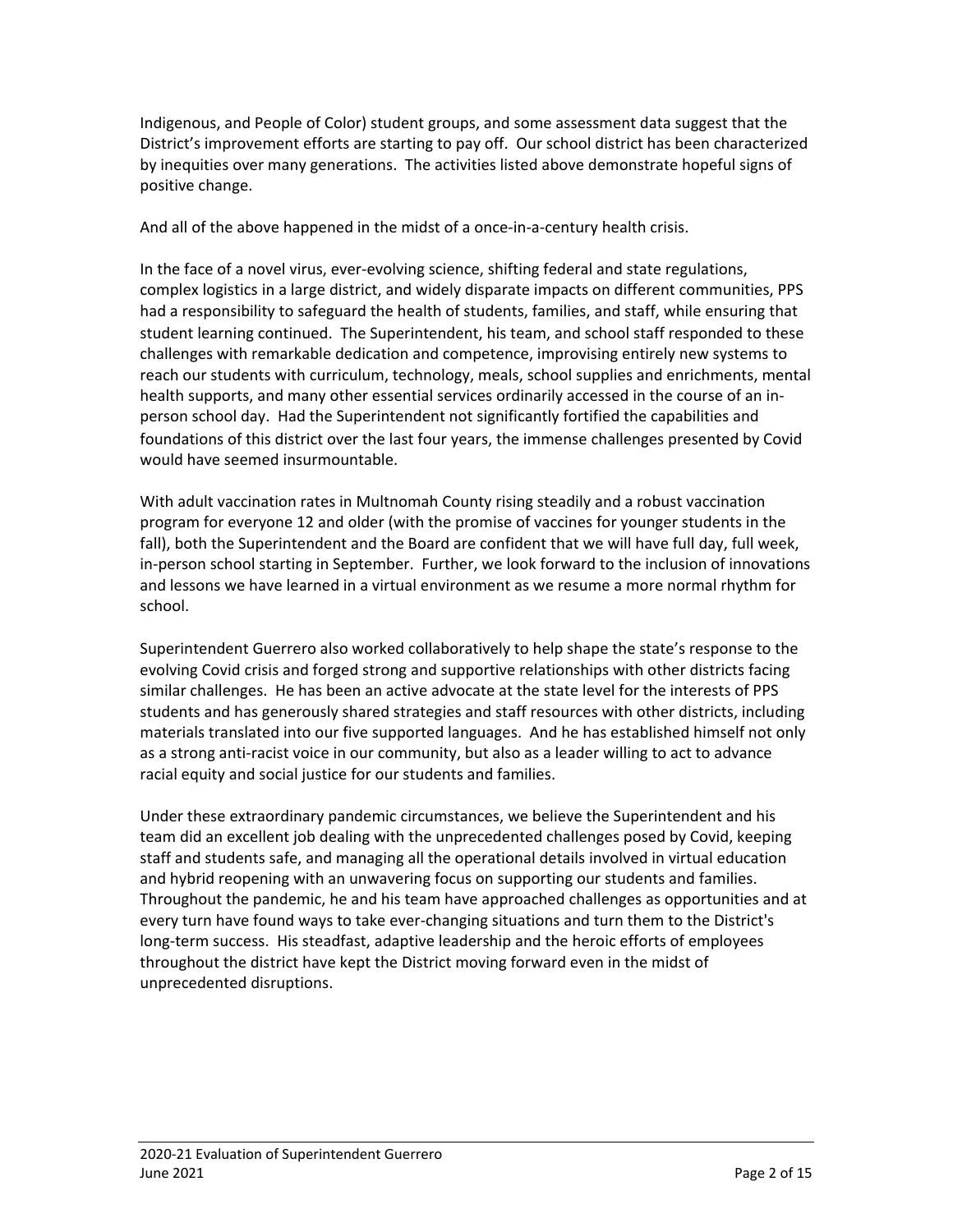### **Superintendent Annual Evaluation Rubric for 2020-2021**

In September 2020, the Board again adopted an evaluation tool that acknowledges the complexity of the role of the Superintendent while, at the same time, setting and maintaining performance expectations for students at all levels within Portland Public Schools.

*The board wishes to reaffirm its commitment to the existing Student Performance Goals. While the board is affirming and expanding its commitment to the Student Performance Goals, we must also acknowledge that the system and the larger community are in the midst of a pandemic and unprecedented shifts in how we serve our students.* 

Given the pandemic and the unprecedented changes in education, staff will use the 2020-2021 school year to gather baseline data on the **Student Performance Goals** that will be used to set targets for the coming academic year (2021-2022). There will be regular reporting on this data to the board at least quarterly. The four Board goals will be reintroduced in the 2021-2022 performance evaluation.

Therefore, for the 2020-2021 academic year, the superintendent evaluation framework is based on the **8 Leadership Standards** identified in the 2020 superintendent evaluation workbook published by the **Oregon School Board Association** and the **Coalition of Oregon School Administrators:**

- 1. Visionary Leadership
- 2. Ethics and Professional Norms
- 3. Inclusive District Culture
- 4. Culturally Responsive Instructional Leadership and Improvement
- 5. Communications and Community Relations
- 6. Organizational Management
- 7. Fiscal Management
- 8. Policy, Advocacy, and Governance

These standards will be equally weighted and scoring will be done using this scale provided by the Oregon School Boards Association:

| <b>SCORES BETWEEN:</b> | PERFORMANCE LEVEL: |
|------------------------|--------------------|
| $3.5 - 4.0$            | Accomplished*      |
| $2.5 - 3.4$            | Effective          |
| $1.5 - 2.4$            | Developing         |
| $0.0 - 1.4$            | Ineffective        |

• It should be noted that "accomplished" refers to the level of skills, focus, and outcomes exhibited by a superintendent's performance on the criteria within each standard. It does not necessarily mean that the desired state for the standard has been achieved.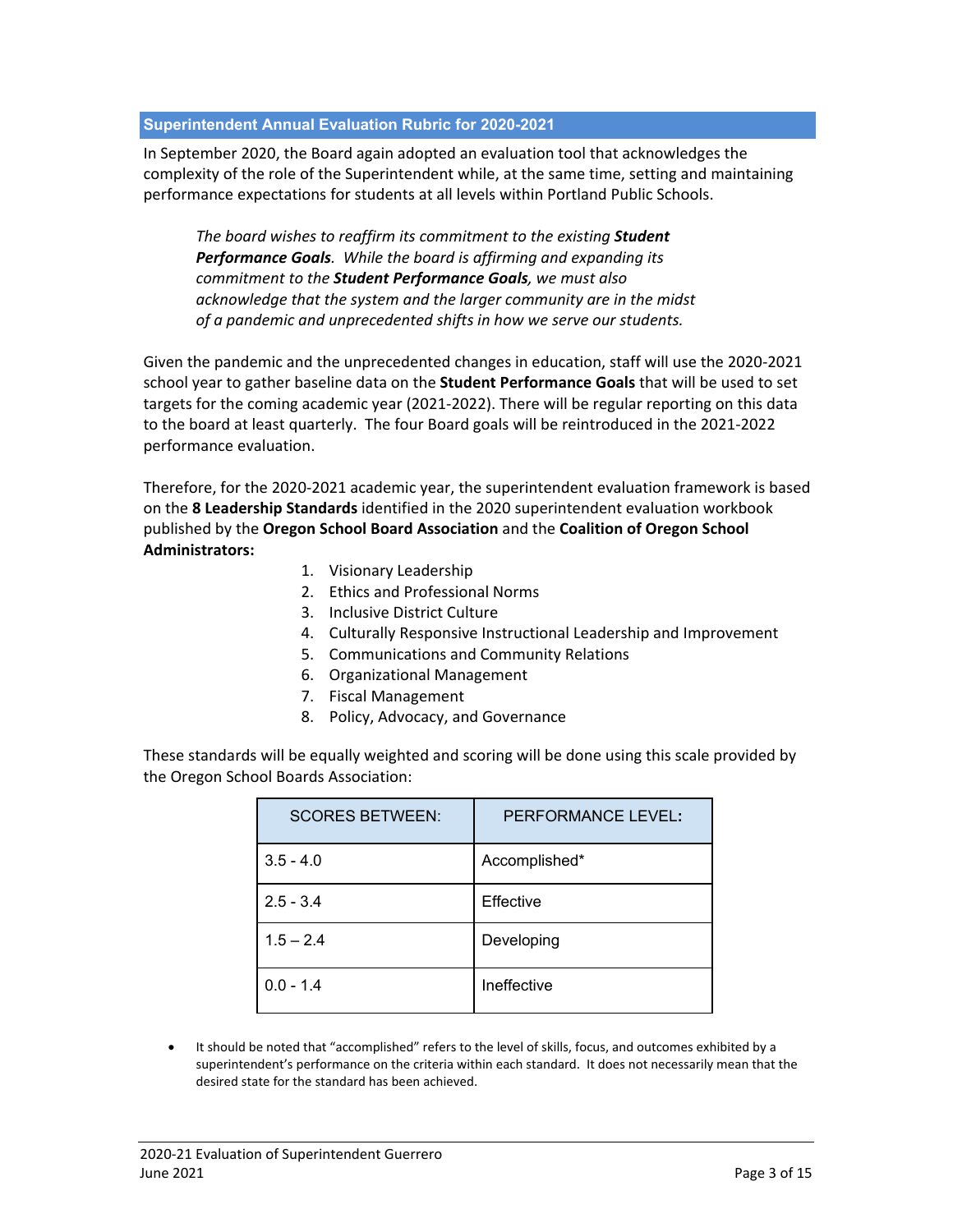| <b>SCORES ON OSBA STANDARDS</b>                                                                                                           |            |              |           |               |                |                |            |            |
|-------------------------------------------------------------------------------------------------------------------------------------------|------------|--------------|-----------|---------------|----------------|----------------|------------|------------|
|                                                                                                                                           | #1         | #2           | #3        | #4            | #5             | #6             | #7         | #8         |
|                                                                                                                                           | Visionary  | Ethics &     | Inclusive | Culturally    | Communications | Organizational | Fiscal     | Policy,    |
|                                                                                                                                           | Leadership | Professional | District  | Responsive    | & Community    | Management     | Management | Advocacy   |
|                                                                                                                                           |            | Norms        | Culture   | Instructional | Relations      |                |            | &          |
|                                                                                                                                           |            |              |           | Leadership &  |                |                |            | Governance |
|                                                                                                                                           |            |              |           | Improvement   |                |                |            |            |
| Total                                                                                                                                     | 26.2       | 26.7         | 23.5      | 23.7          | 25.5           | 24.6           | 27.2       | 24.6       |
| Score                                                                                                                                     |            |              |           |               |                |                |            |            |
| Average                                                                                                                                   | 3.7        | 3.8          | 3.4       | 3.4           | 3.6            | 3.5            | 3.9        | 3.5        |
| Score                                                                                                                                     |            |              |           |               |                |                |            |            |
| 3: Effective<br>Numerical Rating Scale: 1: Ineffective<br>2: Developing<br>4: Accomplished<br><b>Overall score on OSBA Standards: 3.6</b> |            |              |           |               |                |                |            |            |

| Leadership Standard #1: Visionary Leadership<br>The Superintendent is an educational leader who integrates principles of cultural competency and<br>equitable practice and promotes the success of every student by facilitating the development,<br>articulation, implementation and stewardship of a vision of learning that is shared and supported<br>$ $ by all.                     |                                                                                                                                                                                                                                                                   |  |  |
|-------------------------------------------------------------------------------------------------------------------------------------------------------------------------------------------------------------------------------------------------------------------------------------------------------------------------------------------------------------------------------------------|-------------------------------------------------------------------------------------------------------------------------------------------------------------------------------------------------------------------------------------------------------------------|--|--|
| Leads a collaborative process with the board to design<br>1.1<br>(or reaffirm) the district mission and vision that reflects a<br>core set of values and priorities                                                                                                                                                                                                                       | 1.5 Demonstrates a focus on improving<br>student achievement for Black and<br>Indigenous students                                                                                                                                                                 |  |  |
| Leads the diverse stakeholder involvement in the<br>1.2<br>development (or revision) of the district's continuous<br>improvement plan based upon the district's mission and<br>vision                                                                                                                                                                                                     | Articulates a clear and coherent vision for<br>the district through words and actions.<br>Exhibits the disposition of a learner,<br>practices and applies new learning to                                                                                         |  |  |
| Implements the district's continuous improvement plan<br>1.3<br>and communicates its progress                                                                                                                                                                                                                                                                                             | further the vision/mission of the district.<br>Leadership actions, staffing and resources                                                                                                                                                                         |  |  |
| 1.4 Makes progress on PPS's Racial Equity and Social Justice<br>strategy, with a focus on the professional development<br>strategies in the RESJ framework by<br>Hiring and retaining teachers and principals of color<br>1.<br>Taking a holistic approach across the District to the<br>2.<br>review of our building names, our cultural icons,<br>including statuary, art and artifacts | are clearly aligned to invest in the<br>accomplishment of the vision.<br>The vision is lively and evident in the<br>culture, focused on student learning and<br>articulates the excellence that distinguishes<br>student performances throughout the<br>district. |  |  |

Superintendent Guerrero clearly meets each of the metrics for accomplishment of this standard. His relentless focus on moving the organization every single day towards the vision articulated in "PPS reImagined" is demonstrated in the explicit framing of every major District decision in terms of its guiding set of values and principles. Fidelity to this ambitious vision lends a coherence to activities across the district that has long been missing and whose cumulative effect we believe will help decrease the opportunity gap between white students and students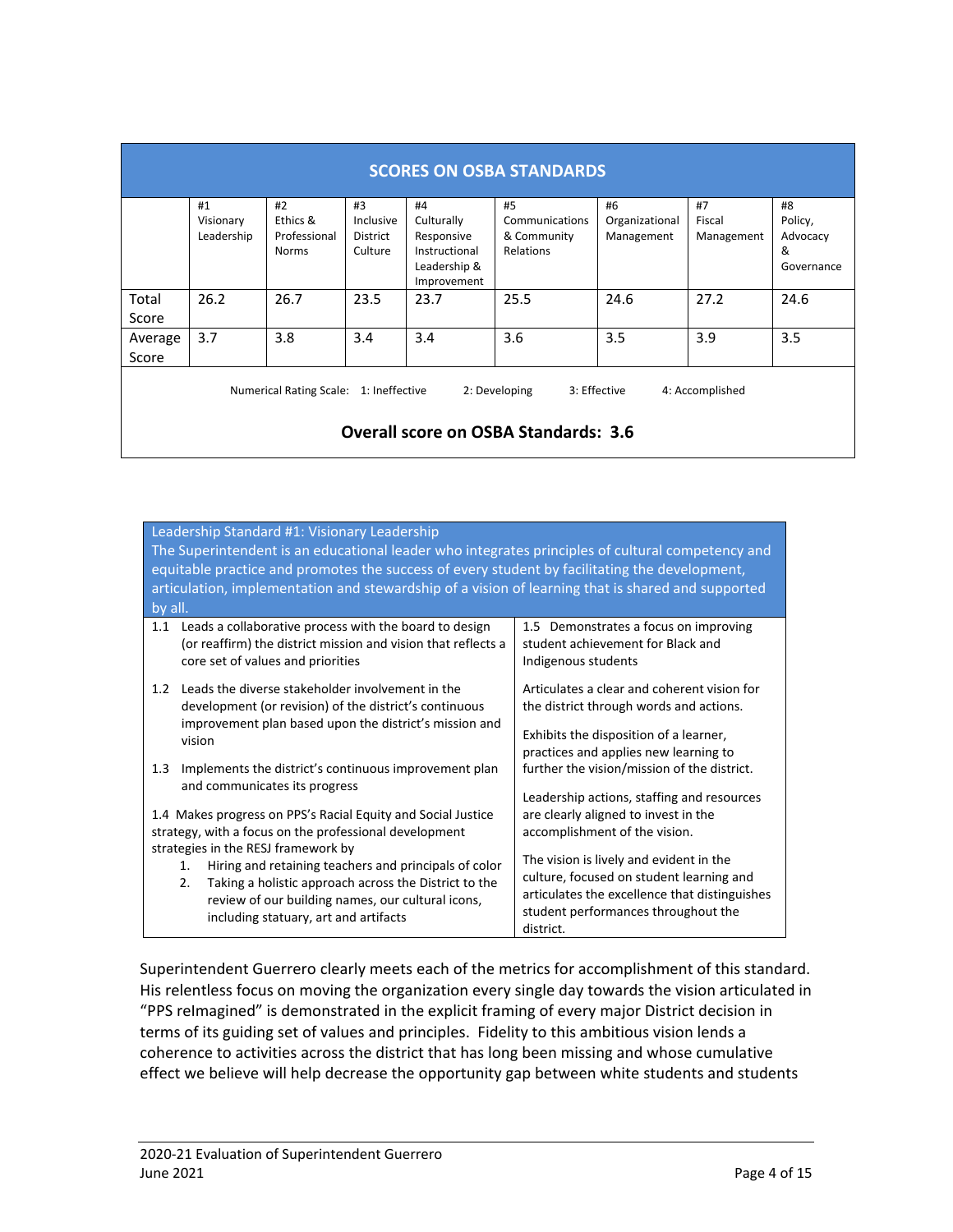of color, redress historical racial inequities that are rife within our systems, and ultimately make the Graduate Portrait a reality.

This year, the budget-building process and discussions of key improvement strategies were explicitly grounded in the theory of action that derives from the vision. Budgetary allocations align resources to the focus on redressing inequities and improving achievement for historically under-served students, in particular, Black and Indigenous students. We are on the verge of implementing a full-fledged four-year strategic plan (much of which is already underway) that will continue and deepen the improvement work that has begun.

Under his leadership, PPS has explicitly pursued anti-racist strategies, including increasing the number of educators of color and making school environments more welcoming. The community engagement team, with support from the equity staff, did an outstanding job with the re-naming of two schools, creating a process that incorporated student leadership, involved the larger community, and responded nimbly to a difficult situation. This work set the stage for additional name changes in the foreseeable future.

| <b>Leadership Standard #2: Ethics and Professional Norms</b>                                                                                                                                        |                                                                                                                                         |  |  |
|-----------------------------------------------------------------------------------------------------------------------------------------------------------------------------------------------------|-----------------------------------------------------------------------------------------------------------------------------------------|--|--|
| The superintendent integrates principles of cultural competency and equitable practice and<br>promotes the success of every student by acting with integrity, fairness and in an ethical<br>manner. |                                                                                                                                         |  |  |
| 2.1 Ensures a system of accountability for every<br>student's academic and social success                                                                                                           | Operates with an ethic of excellence and is grounded<br>in shared district values for how to do the work of<br>leadership and learning. |  |  |
| 2.2 Models principles of self-awareness, reflective<br>practice, transparency and ethical behavior                                                                                                  | Values are demonstrated each day as students and<br>staff experience deep respect, as complex decisions                                 |  |  |
| 2.3 Safeguards the values of democracy, equity and<br>diversity                                                                                                                                     | are made with integrity, kindness, compassion, and<br>courage.                                                                          |  |  |
| 2.4 Promotes social justice and ensures that<br>individual student needs inform all aspects of<br>schooling                                                                                         | Works for equity and social justice by raising rigor for<br>all and simultaneously closing opportunity gaps.                            |  |  |
|                                                                                                                                                                                                     | Demonstrates a high level of self-awareness and<br>regularly reflects on practice to improve.                                           |  |  |

Superintendent Guerrero's consistent voice for social change and social justice in our community, our nation, and our world has become particularly important during this pivotal time in our history. He has established himself as an outspoken anti-racist educational leader. These comments resonate and provide comfort to our students, families, and staff, and build confidence that PPS is intentionally working to overcome institutional inequities and create a supportive community where all students can thrive.

Budgets reveal an organization's real values. Over the last three years, Superintendent Guerrero's proposed budgets have become progressively more student-centered and grounded in racial equity and social justice. Resources have been allocated to provide equitable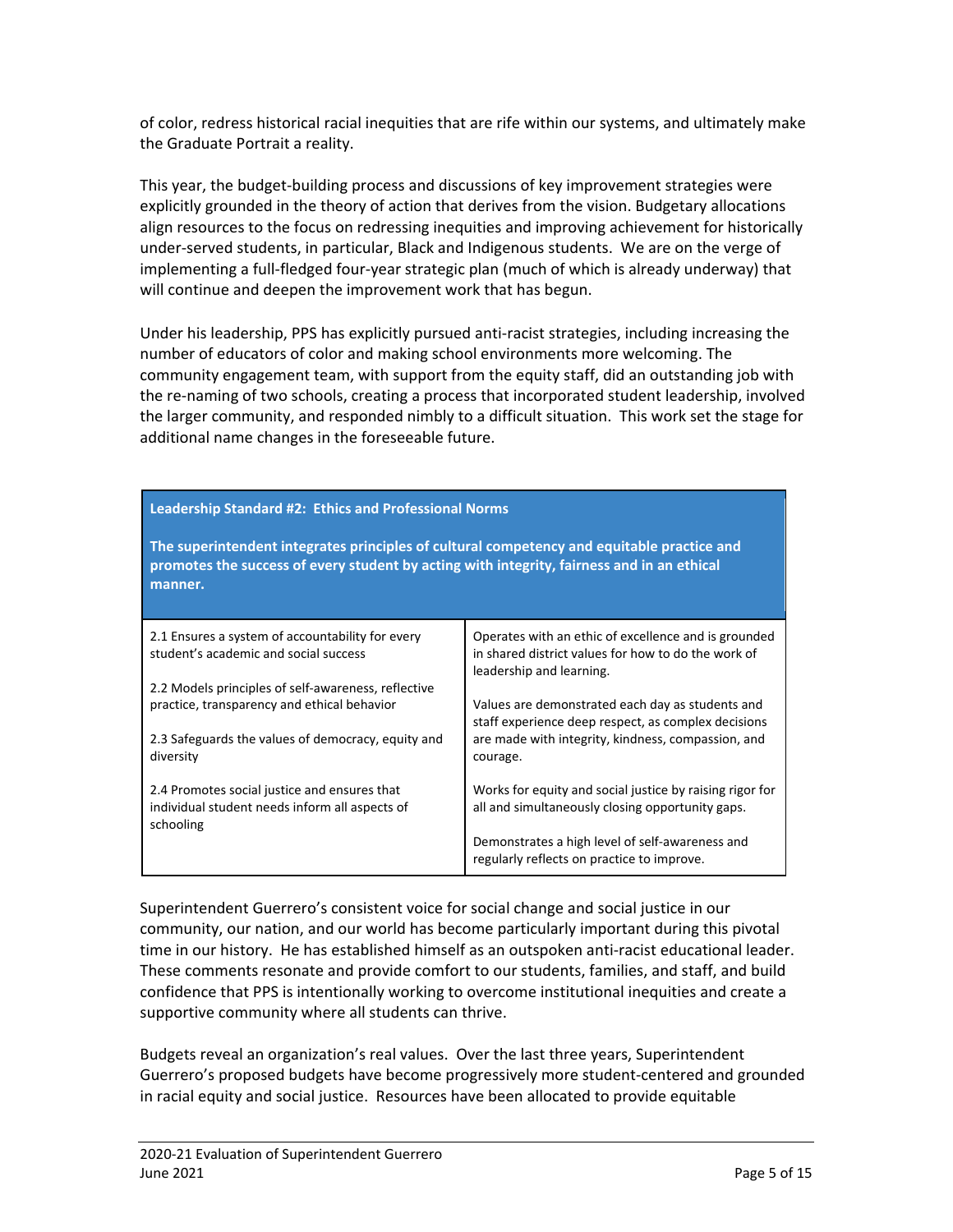educational opportunities, academic supports, and positive learning environments across all schools in the district, guided by strategies that are specifically designed to improve outcomes for students of color.

At the same time, under Superintendent Guerrero's direction, PPS is developing a system of balanced assessments to evaluate the impact of those strategies and guide improvement efforts. Due to the pandemic, full implementation of assessments was paused this year, but the Superintendent, with the Board's support, decided that the District needed information from the mid-year MAP tests to understand how best to serve students. The tests have provided critical information that is guiding planning for summer and fall instructional supports and acceleration, as well as helping parents understand how their students fared academically in this extraordinary year.

| Leadership Standard #3: Inclusive District Culture<br>The superintendent integrates principles of cultural competency and equitable practice and<br>promotes the success of every student by understanding, responding to and influencing the<br>larger political, social, economic, legal and cultural context. The superintendent ensures that<br>equity is centered in all district planning and action.                 |                                                                                                                                                                                                                                                                                                                                                                                                             |
|-----------------------------------------------------------------------------------------------------------------------------------------------------------------------------------------------------------------------------------------------------------------------------------------------------------------------------------------------------------------------------------------------------------------------------|-------------------------------------------------------------------------------------------------------------------------------------------------------------------------------------------------------------------------------------------------------------------------------------------------------------------------------------------------------------------------------------------------------------|
| 3.1 Develops and maintains a supportive, equitable,<br>culturally responsive and inclusive district culture that<br>actively recruits and retains teachers, administrators and<br>central office staff of color<br>3.2 Evaluates, cultivates and advocates for equitable access<br>to safe and nurturing schools, and the opportunities and<br>resources necessary to support the success and well-being<br>of each student | Consistent evidence of centering underserved<br>students in the planning, budgeting, and<br>monitoring of student experience and learning.<br>Data is regularly disaggregated in reporting and<br>planning documents and extends beyond state<br>and federal reporting requirements and<br>includes (where appropriate and possible)<br>disaggregation that supports understanding of<br>intersectionality. |
| 3.3 Ensures equitable, inclusive and culturally responsive<br>instructional and behavioral support practices among<br>teachers, administrators and staff                                                                                                                                                                                                                                                                    | Consistent and intentional efforts to engage<br>underserved communities as establishing a<br>culture of collective efficacy with the<br>community.                                                                                                                                                                                                                                                          |

The Superintendent, through his lived experience and his professional and academic expertise, has centered BIPOC (Black, Indigenous, and People of Color) families in everything we do. That focus is evident in the District Goals and improvement efforts that are grounded in racial equity and social justice and employ targeted universalism, an approach that sets universal targets and then uses strategies targeted to improve outcomes for all students, but focusing on the most underserved groups. By focusing on improved outcomes for our most underserved student groups, Black and Native American, we will improve outcomes for all students. PPS has made great progress in implementing its Racial Equity and Social Justice (RESJ) lens and developing an actionable racial equity framework to guide decision-making. Superintendent Guerrero continues to seek excellence in himself, his staff, and the Board and to model integrity and deep commitment to student outcomes, especially for our Black and Native students. Though it is still relatively early days for the improvement efforts, especially given the Covid-related disruptions,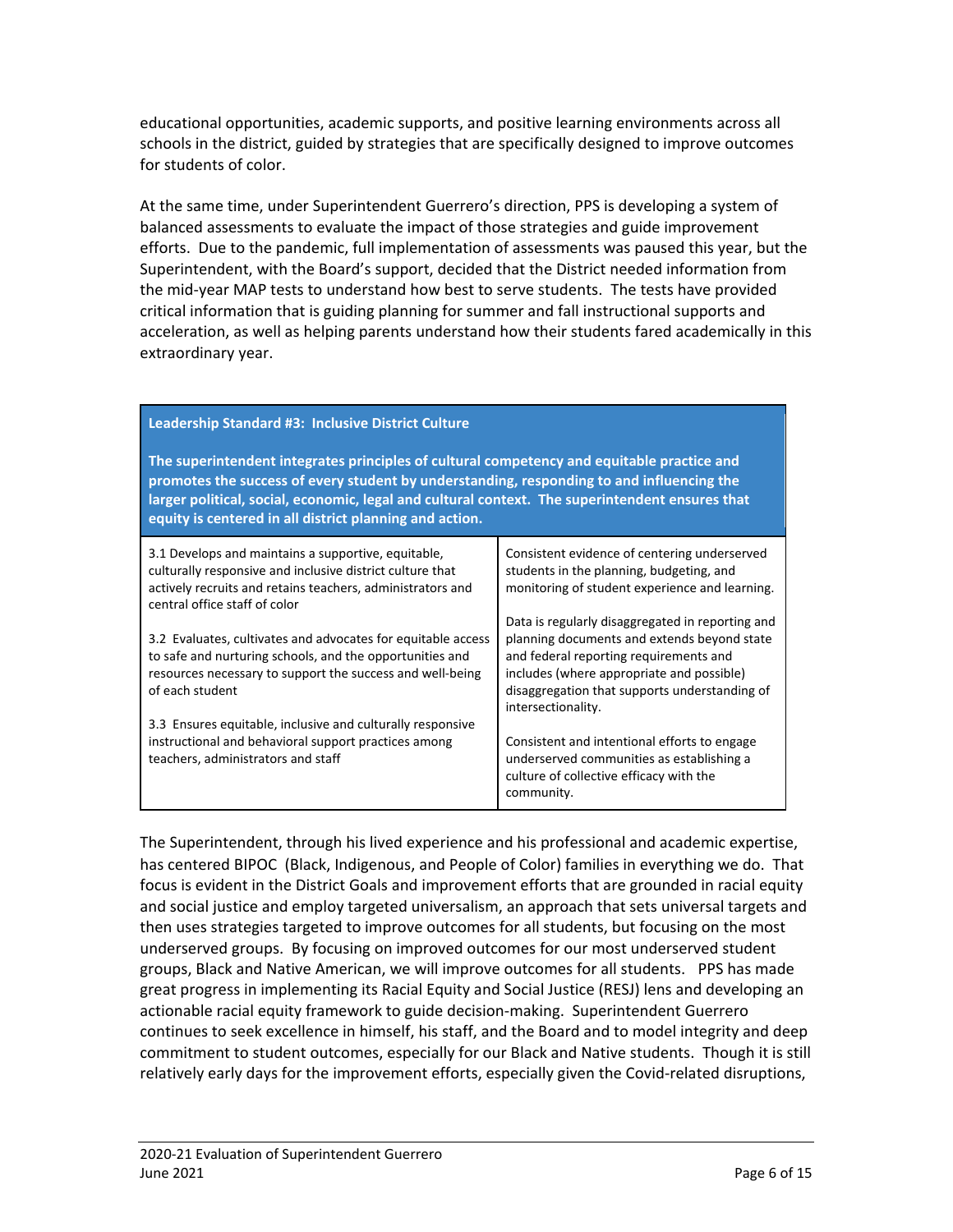and data are scarce, increases in graduation rates for most BIPOC student groups suggest that the District's improvement efforts are starting to pay off in improved student outcomes.

While it will take years of concerted effort to repair the damage done by generations of institutionalized racism in PPS, the moving words of two generations of leaders of the Black community at the May 25th Board meeting suggest that the actions undertaken by Superintendent Guerrero and his team have continued the work of reconciliation and improvements in the District's support for Black students. The inclusion of Jefferson High School's modernization in the 2020 bond was an essential step toward redressing longstanding need for the modernization of school buildings in the Black community. The proposed Center for Black Student Excellence (CBSE) could be transformative for elementary and middle schools in the Albina area, and we look forward to the beginning next fall of a deep collaboration with the community to design it. The initiation by PPS leadership of parallel collaborative processes with Albina Vision Trust shows the District's sincere desire to support the revitalization of the area as a hub for Portland's Black community.

The Superintendent, acting as Chief Equity Officer for the District, has the tremendous responsibility of creating a culture where professionals of all races and ethnicities can thrive and grow. We have made great strides in our "Grow your own" pipeline for diverse employees, with truly innovative efforts like "Coach to Classroom." But we experience a loss of Black staff each year, and we must address any issues of organizational cultural that contribute to that. If we want to lean in to the values we espouse, we must work to create an inclusive workplace, and expect accountability for meeting this goal. We must continue to build on these, including our own education CTE offerings and even deeper higher education partnerships. It is good to have an increase in staff of color in the district, to 27.5%, including a net increase of over 100 educators of color over the last three years. Currently, the turnover rate is highest for Black staff and administrators of color, while we see an increased retention of educators of color. We want to see an increase over time and will be paying particular attention to the disaggregated retention rates of educators and leaders of color. While there is clearly more room to grow, it is worth celebrating achievements in this area.

As the Superintendent recognizes, creating a truly inclusive culture is a growth area for the District. Recent principal assignments suggest a positive trend in promotion of BIPOC leaders. As important as recruitment, however, are intentional efforts to retain BIPOC staff at all levels. The ongoing work with the Center for Equity and Inclusion appears to be well received and the growth of Affinity and Accountability Teams is encouraging, though their effectiveness as a retention strategy is still unclear. The Superintendent could build on his direct and regular engagement with administrators of color to help support and strengthen their leadership and solicit ideas for retention efforts. We look forward to continued focus and reporting on the recruitment, retention, and promotion of a talented, diverse workforce.

We have seen real progress toward a more inclusive organizational culture in PPS. We are seeing evidence of our Superintendent engaging with our diverse workforce. We agree with the Superintendent that much still remains to be done. It would be helpful for the Board to get a better articulation of the structure of support for the RESJ work and the staffing to implement it. Building greater support capacity will help consolidate critical changes in practice and enhance school-based efforts. In order to monitor progress and evaluate the impact of specific improvement strategies, it will be important to create reliable systems for disaggregating data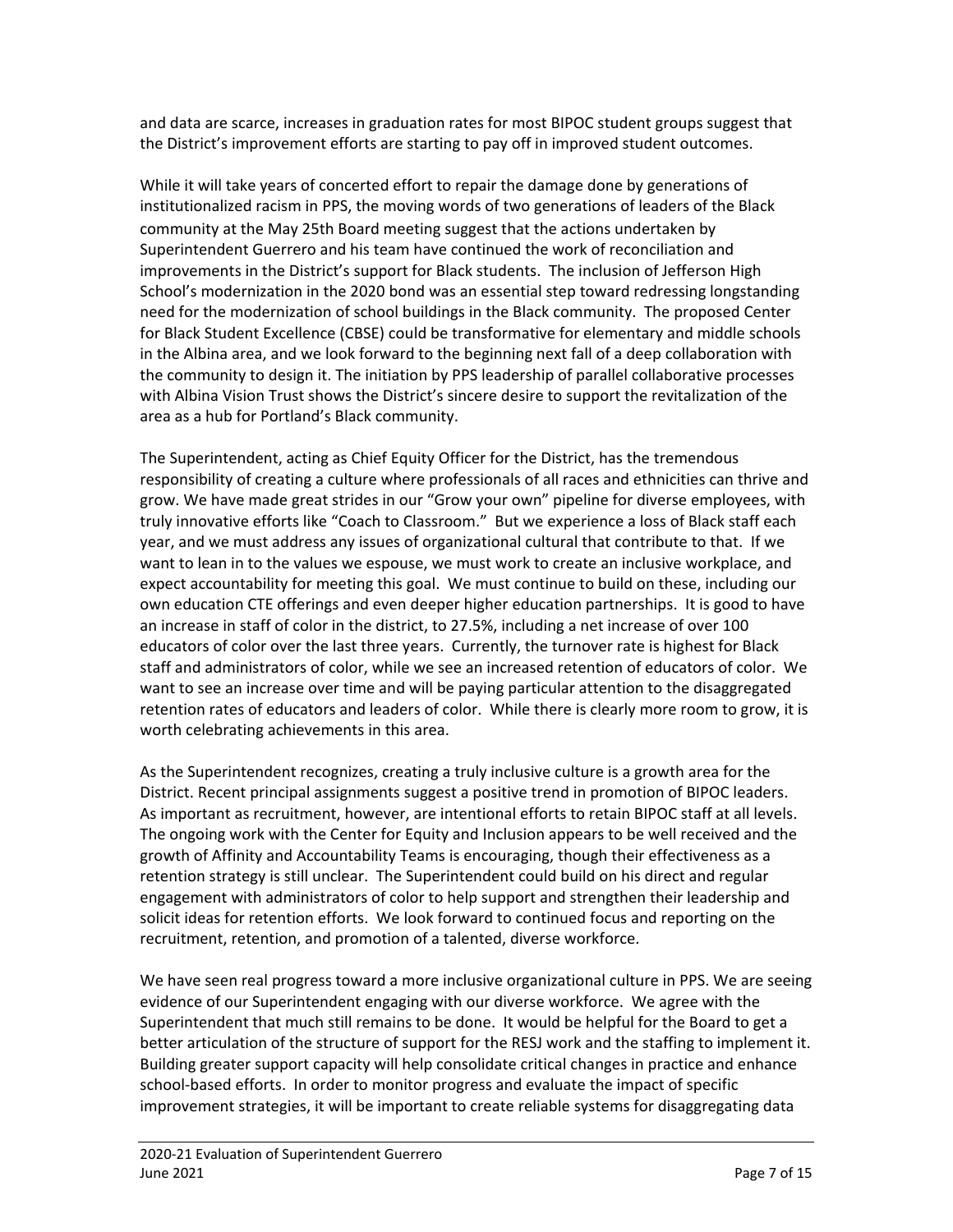on the hiring and retention of BIPOC teachers, principals, non-represented staff, and senior leaders. This would allow the loss of staff and administrators of color to be evaluated and help respond to concerns about the retention and promotion of Black staff that have been raised by staff and community members. It would be helpful for the Board to understand what strategies are in place to increase the recruitment and retention of all leaders of color, including Black, Native, and Asian American and Pacific Islander educators and staff.

## **Leadership Standard #4: Culturally responsive instructional leadership and improvement**

**This standard addresses the superintendent's skills in staying up to date in curriculum, teaching, learning and testing theories. It requires the superintendent to make sound recommendations for learning technologies.** 

| 4.1 Evaluates, designs, fosters and implements coherent                                                               | Continuously stresses the importance of quality                                                                                    |
|-----------------------------------------------------------------------------------------------------------------------|------------------------------------------------------------------------------------------------------------------------------------|
| systems of curriculum instruction, supports, assessment                                                               | culturally sustaining teaching and learning as                                                                                     |
| and instructional leadership                                                                                          | the organization's primary strategic objective.                                                                                    |
| 4.2 Implements coordinated systems of support, including<br>coaching and professional development for staff           | Creates an organizational culture attentively<br>focused on culturally sustaining teaching and<br>learning that grows and evolves. |
| 4.3 Manages an appropriate system of assessments and                                                                  | Creates clear and systemic systems for                                                                                             |
| data collection, and analysis that supports instructional                                                             | curricular alignment to standards that result in                                                                                   |
| improvements, equity, student learning and well-being, and                                                            | curricula and assessments of exceptional                                                                                           |
| instructional leadership                                                                                              | quality.                                                                                                                           |
| 4.4 Ensures instruction throughout the district utilizes<br>culturally responsive practices and all staff are trained |                                                                                                                                    |

When Superintendent Guerrero arrived in 2017, he inherited a curriculum and instructional infrastructure that was not aligned with current national standards and, in some cases, 20 years out of date. The progress that has been made in this area is truly amazing. Work has continued on building the foundation for a standards-based curriculum (the Guaranteed Viable Curriculum) in spite of the pandemic, even as a whole new body of curricular work commenced to meet the needs of comprehensive distance learning. At the same time, a robust system of professional development opportunities has been created to help educators make best use of the curricular resources, practice new instructional techniques, and develop expertise in using data to inform instruction.

The adoption of culturally specific curricula, expansion of partnerships with culturally responsive partners, enhanced supports for community-based programs serving high-needs students, and the establishment of a new Family Engagement Coordinator position, demonstrate this leadership team's commitment to culturally responsive instruction. In addition, this year's principal announcements, the expansion of "grow your own" educator pathways, and the establishment of cohort collaboration of schools, are part of a suite of strategies to develop supports and leadership opportunities for educators, particularly educators of color, that should promote workforce diversity.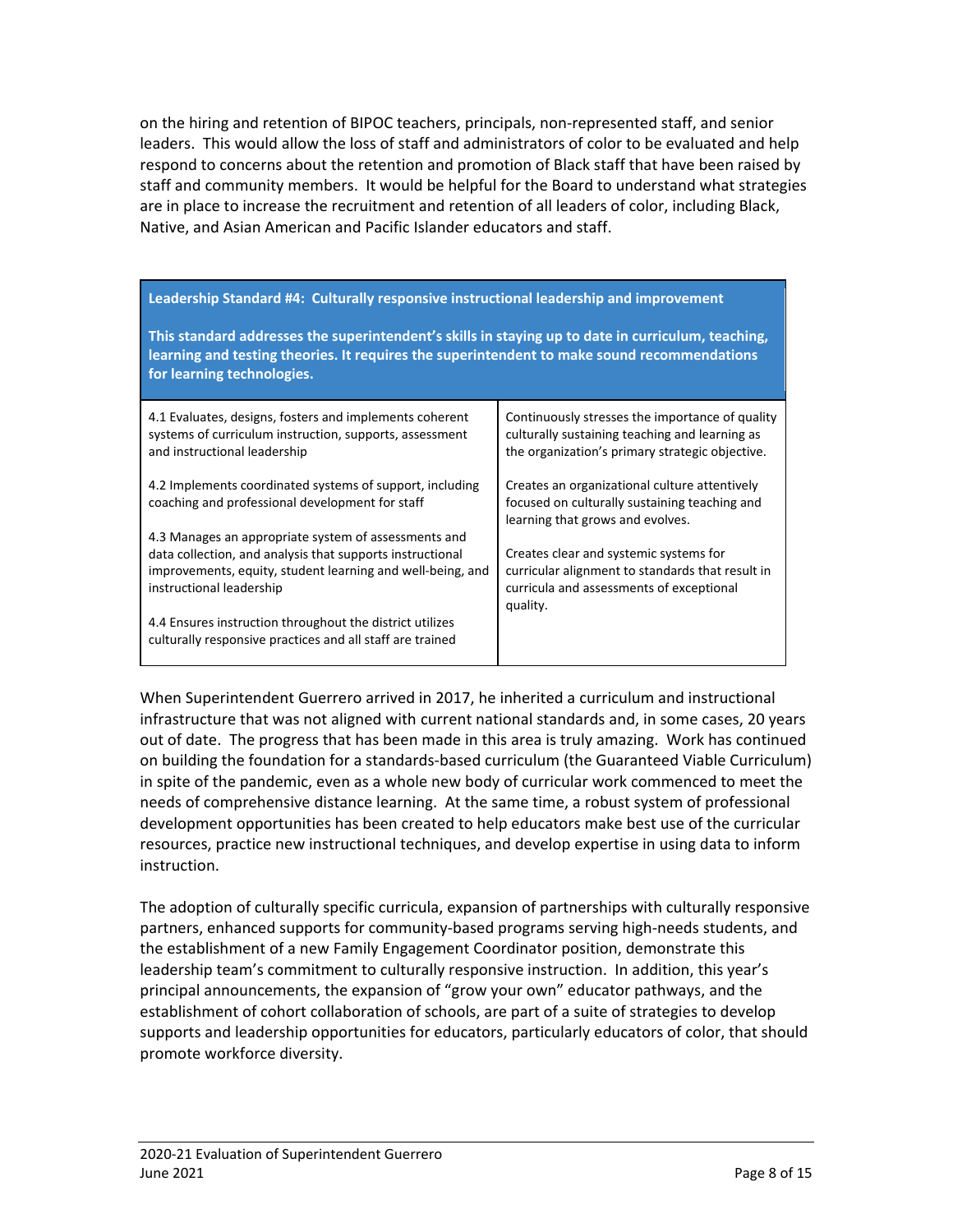The fact that there is still a great deal more work to do in this area speaks to the conditions this team inherited. We are deeply grateful to the voters of Portland who overwhelmingly passed the largest school bond in Oregon's history last November that included, for the first time, a significant allocation for curriculum. This will allow the District to jump-start its curricular refresh and put us on track to have a full, up-to-date PK-12 standards-based curriculum within 5 years. It would be helpful to get a better understanding of the current status of the GVC work. There is still a lot of work to be done in schools on racial equity and special education. The framework is there; it just takes years to implement. With the re-opening of three middle schools and a brand new Kellogg Middle School on track to open in the fall, there has been great progress in shifting the District away from K-8s to an elementary-middle school model, an important component of redressing longstanding inequities in opportunities available to middlegrade students. We look forward to continued progress, including re-opening a fifth middle school in outer SE scheduled for fall 2022 and completion and resourcing of a redesigned middle school curriculum.

#### **Leadership Standard #5: Communications and Community Relations**

**The superintendent integrates principles of cultural competency and equitable practice and promotes the success of every student by understanding, responding to and influencing the larger political, social, economic, legal and cultural context. The superintendent establishes effective two-way communications and engagement with students, staff, parents, media and the community, responding to feedback and building support for and engagement with the district.**

| 5.1 Develops and implements effective and collaborative<br>systems that engage multiple and diverse stakeholder<br>groups                                                          | Communicates key information to all<br>stakeholders in an appropriate and timely<br>manner.   |
|------------------------------------------------------------------------------------------------------------------------------------------------------------------------------------|-----------------------------------------------------------------------------------------------|
| 5.2 Engages and effectively communicates with diverse<br>families, community partners and other constituencies to<br>strengthen student learning                                   | Alert to potential issues; predicts and shares<br>possibilities with school board in advance. |
| 5.3 Cultivates relationships and partnerships with members<br>of the business, civic and local government in support of<br>their advocacy for district, school and community needs | Constituent groups report a positive<br>relationship with district leadership.                |
| 5.4 Goes beyond the district and local community to<br>advocate for students at the county, regional and/or state<br>level                                                         |                                                                                               |

The communications team did an outstanding job this year in the midst of a constantly changing environment filled with uncertainty. Communication on significant shifts from CDL to LIPI to hybrid/CDL – though challenging – was done well and helped parents and staff prepare for supporting their students. Outreach to families on preferences for CDL or hybrid was particularly good, going deep into the community and resulting in high levels of engagement (84% for K-5, 85% for 6-8, and 88% for 9-12), even from families who are harder to reach.

This has been an extraordinarily difficult year for public entities. As the science around the novel virus evolved continuously, public health guidance from federal and state governments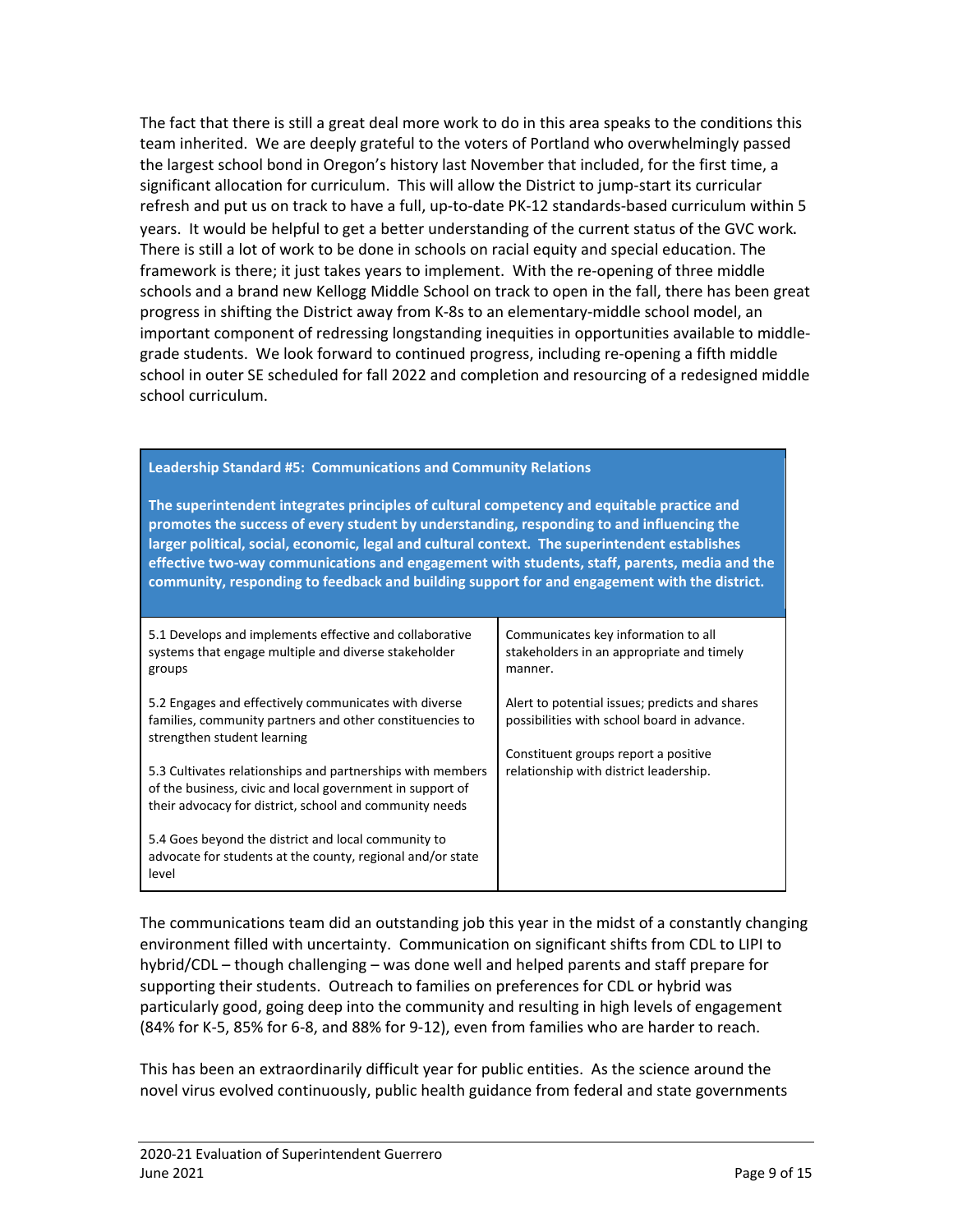was at times ambiguous or contradictory, and occasionally poorly timed. School districts in particular were often left to balance multiple imperatives with imperfect information and limited resources within an increasingly polarized environment. This was, in many ways, a perfect example of the difficulty of governing in a crisis. We believe that engagement with both the Board and the larger community in the development and implementation of Covid plans could have been even better if the Superintendent and his staff had communicated more about the incredible complexities that needed to be balanced in planning alternative scenarios over the last 15 months. The District's hesitancy to talk about plans until all details were worked out is understandable, but often left some of the public with the mistaken impression that the District was unprepared or unwilling to act. In future, it would be helpful, especially for building trust, if we could develop communication and engagement strategies that balance the District's desire to share well-vetted plans with the community's desire for information by providing a window into the decision making process and milestone updates on high-visibility issues.

Under Superintendent Guerrero's leadership, we have also made great progress in language access to all materials and processes, including an entirely new platform for bilingual special education students and the first fully multilingual website for PPS (PPSFamilySupports.com). The Superintendent has established a practice of sharing PPS materials with other school districts, since it is to our collective benefit when equitable resources and practices are widely disseminated.

It is clear that the District has made strides in rebuilding community trust through authentic engagement and new ways to reach stakeholders who have not historically had a voice in District processes. The SE Guiding Coalition Phase 1 process did not include all impacted families at the beginning and engagement was uneven, but Phase 2 appears to have captured learnings from Phase 1.

While Covid presented many challenges, the District adapted well and continued to push forward on story telling and engagement. Still, we can do better. The PPS story needs strong, direct, consistent, and repeated telling. While PPS needs to acknowledge its shortcomings, it's important to celebrate the significant progress that has been made over the last four years under Superintendent Guerrero's leadership and look forward to what lies ahead. Especially after this difficult year, it's important to honor the hard work of employees throughout the district by recognizing their accomplishments.

Bringing the community along as partners in District improvement efforts is still a largely untapped resource. This may require shifting the approach to communications to include some elements of community organizing to give students, families, staff, and community a sense of ownership of District improvement efforts. For example, we believe some opportunities were missed to engage both the Board and larger community in the development and implementation of Covid plans. The District's hesitancy to talk about plans until all details were worked out is understandable, but often left some with the mistaken impression that the District was not prepared or ready. It would be helpful if we could develop engagement and communication strategies that balance the District's need for control and the community's need for information. This is always a conundrum for public entities, but if we can figure it out for Covid, we could apply those lessons to any number of future situations. The occasion of unveiling the strategic plan can be a moment to clarify for parents, students, and community members where the District is headed and what they can expect to see in the next few years.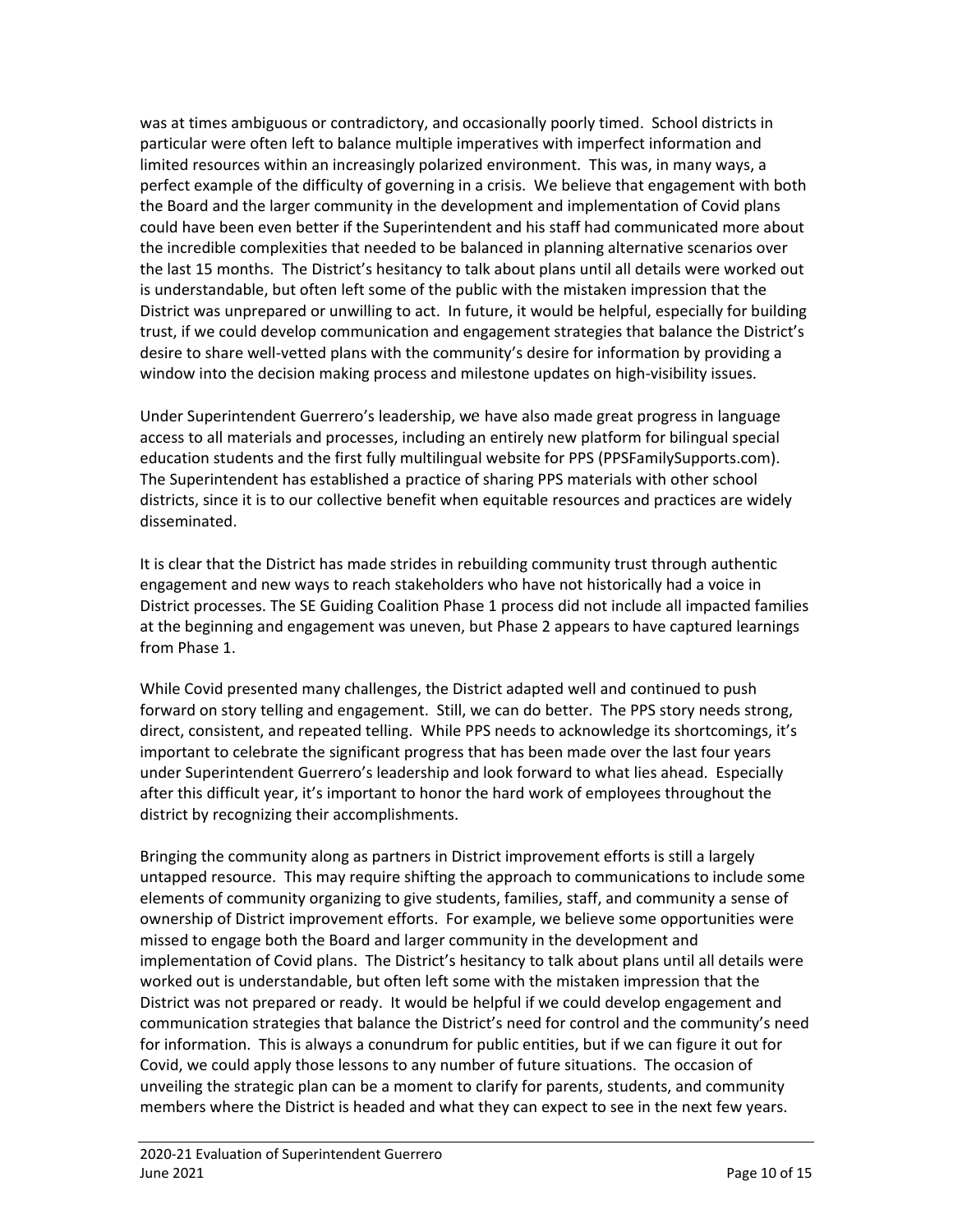This can help to build trust, inspire hope, and help create a new narrative for PPS. More broadly, it would be helpful to engage the community in more grassroots advocacy strategies to benefit our students and families.

| Leadership Standard #6: Effective Organizational Management                                                                                                                                                                                                                                  |                                                                                                                         |  |  |
|----------------------------------------------------------------------------------------------------------------------------------------------------------------------------------------------------------------------------------------------------------------------------------------------|-------------------------------------------------------------------------------------------------------------------------|--|--|
| The superintendent effectively organizes and manages operational aspects of the district<br>including finance, human resources, food services, transportation, maintenance and facilities so<br>that students can attend and learn in quality environments staffed by quality professionals. |                                                                                                                         |  |  |
| 6.1 Implements equitable strategies, processes and systems to<br>recruit, hire, develop and retain high-performing personnel who<br>demonstrate a shared commitment to student success                                                                                                       | Puts in place systems and staff that<br>create environments that inspire learning<br>and that are highly reliably safe. |  |  |
| 6.2 Establishes productive relationships with associations while<br>managing labor relations and contract effectively                                                                                                                                                                        | Actively seeks to improve the bargaining<br>experience through mutual training, trust<br>and sharing of information.    |  |  |
| 6.3 Creates and maintains organizational structures that maximize<br>the district's capacity to positively impact student learning                                                                                                                                                           |                                                                                                                         |  |  |
| 6.4 Creates a comprehensive system of professional development<br>for all staff to continuously improve and increase their leadership<br>capacity                                                                                                                                            |                                                                                                                         |  |  |
| 6.5 Creates systems which track and improve the environmental<br>sustainability of district practices                                                                                                                                                                                        |                                                                                                                         |  |  |

The Superintendent's management of PPS as an organization is very strong. Since his arrival in 2017, he has created or completely overhauled many of the District's essential management systems and is committed to continuous improvement. He has continued to build out a new, diverse leadership team full of nationally known superstars in PK-12 education. The Superintendent and senior leaders are high performers and obviously committed to student excellence.

The Superintendent and his team did a superb job dealing with COVID, keeping staff and students safe, and managing all the operational issues involved in virtual education and reopening. Throughout the pandemic, Superintendent Guerrero and his team have approached challenges as opportunities and at every turn have found ways to take ever-changing situations and turn them to the District's long-term success. His steadfast, adaptive leadership has kept us moving forward in this uncertain and difficult season.

Over the last 16 months, the Superintendent and staff across the District worked non-stop to provide not only the best possible education for our students during an unprecedented time, but also basic services and supports to sustain thousands of students and their families. Since March 2020, PPS has distributed 25,000 Chromebooks, 8,000 hotspots, and assistive technology tools to ensure students' access to distance learning. Millions of meals have been distributed to any child in the city, and The Fund for PPS raised and distributed more than \$1 million for groceries, basic needs, internet connectivity, home classrooms kits, and other direct aid to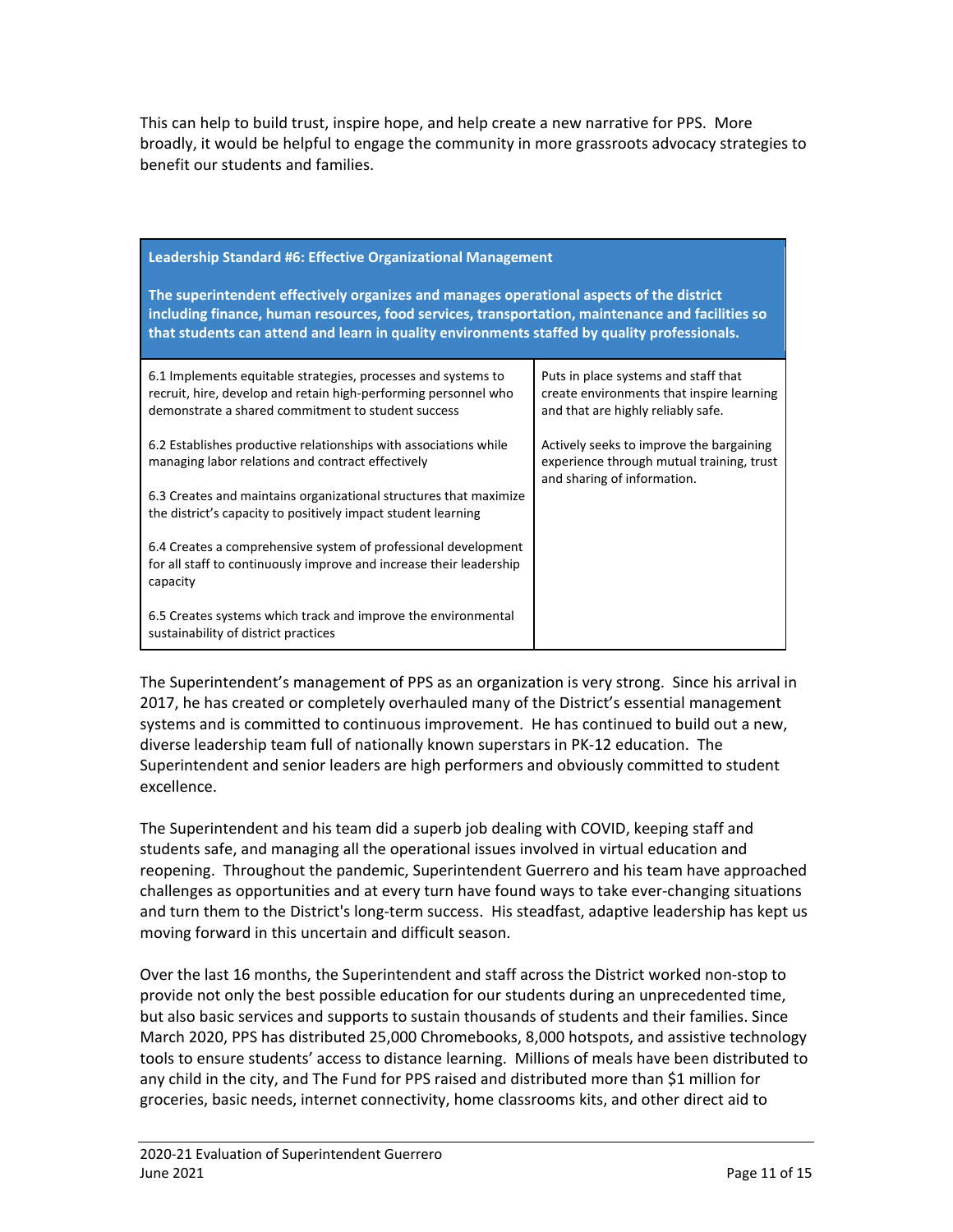students and their families. PPS stood up child care centers for essential workers in the area, worked with child care providers to offer new programs, and created a special child care stipend to reduce barriers for parent-employees to return to in-person work. More recently, PPS collaborated with system partners to provide access to vaccinations for students 12 years and up as well as their families.

Central Office staff in **every** department have done heroic work in meeting a continually changing array of logistical, administrative, and human challenges since March 2020. Their dedication allowed educators to continue to educate and students to continue to learn as the world turned upside down. We want to give special thanks to nutrition services, transportation, facilities, IT, labor relations, curriculum developers, student support services, the community engagement team, school leadership and support teams, and so many others for their tireless efforts to serve our students and families during these extraordinary times.

Thanks to our many RESJ partnerships with culturally specific and multi-racial organizations, we were able to supplement District resources with additional academic and social/emotional supports for families and students experiencing unprecedented stresses and disproportionate impacts of Covid, to implement RESJ strategies prove to be effective in closing gaps for Black, Indigenous, and Students of Color.

And we want to give a special shout out to our educators who have displayed endless creativity and unflagging dedication in adapting – seemingly overnight – to new models of education, new technologies, new schedules, and new needs and still managed to largely maintain academic growth and deepen relationships with students. If we've learned nothing else from this last year, we should have a renewed appreciation for the centrality of personal relationships to students' development and well-being.

In the last few years, the District has made great progress in building out robust professional development opportunities for educators, including external training (e.g., LETRS) and peer-topeer collaboratives (e.g., Professional Learning Communities). Likewise, organizational supports and resources have been increased for school leaders who are responsible for implementing the District's improvement strategies. Just as the Panorama annual survey is a useful feedback loop within school communities, it will be helpful to soon have feedback in the Panorama survey regarding school-central office interactions to inform continuous improvement efforts.

We believe that labor relations with all units have significantly improved under Superintendent Guerrero. We encourage the Superintendent to continue cultivating relational trust with the Portland Association of Teachers. There are many strongly held points of view around reopening, including amongst our Board and school communities. While we believe that our labor relations team did a good job negotiating an agreement on hybrid reopening in the moment and got the best deal possible under the circumstances, the reality is that because we were unable to adapt to changes in health standards, our students received significantly less inperson instruction and in-person supports than students in many other districts in Oregon and nationally. We should examine the factors that led us to this point. The distrust that our teachers had in PPS's ability to ensure the safety of our teachers and students significantly predates Covid (indeed, predates the current Superintendent). This is a long-term problem with an even longer-term solution, but it is important for the future of the District to determine how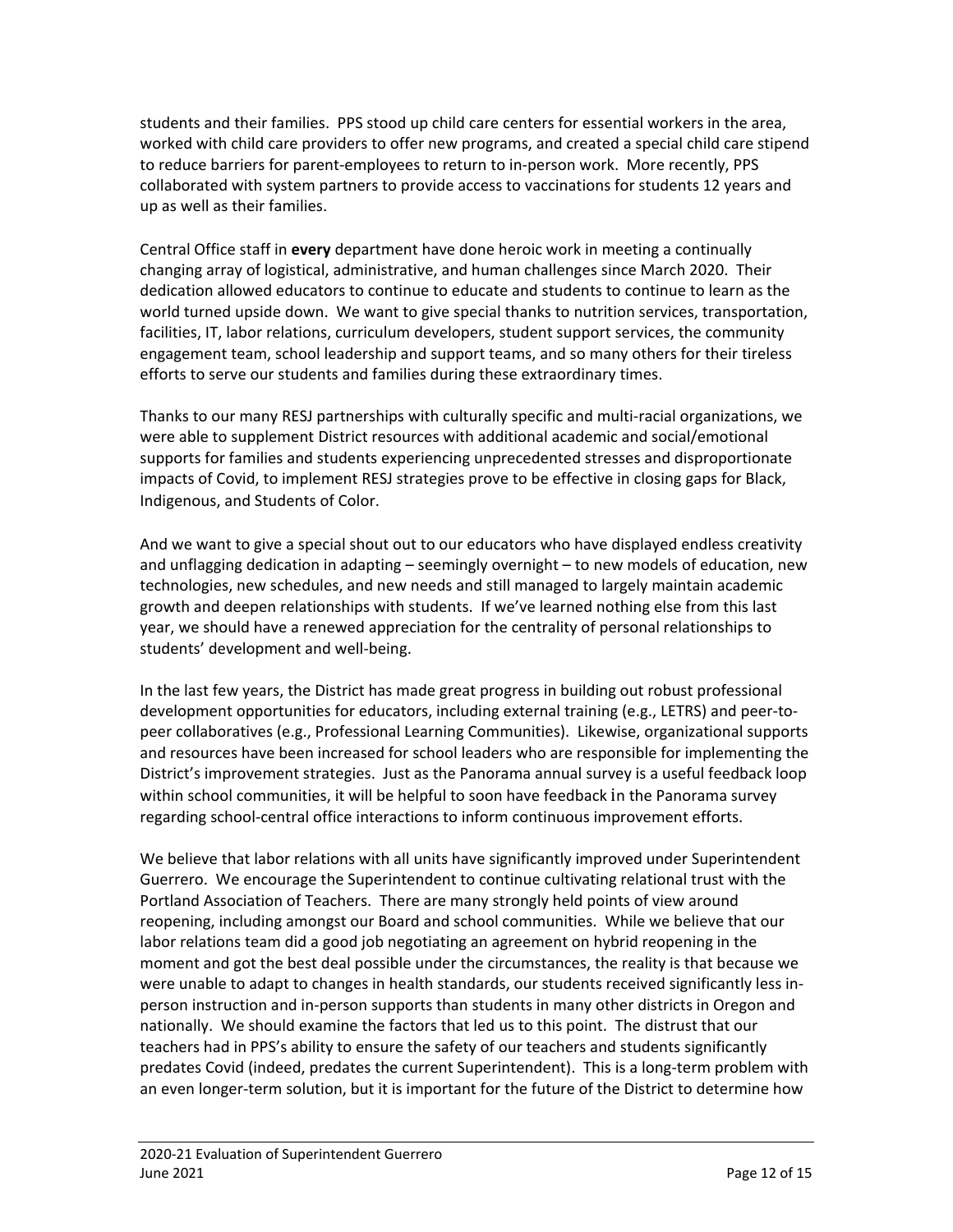we can overcome the continued trust deficit so that we can refocus energy on the larger improvement efforts as partners.

PPS continues to be a national leader in climate action. The PK-12 climate action curriculum continues to be developed, thanks to a strong collaboration between the District, teachers, students, and the community. Departments across the District have already implemented improved sustainable practices. Work on a climate crisis response policy is well under way, again thanks to a collaboration between staff, community members, and the Board; a draft will shortly be completed that will be the subject of community engagement next fall. We look forward to a positive result to the national search for a Climate Justice leader to continue the deep work that was started with students.

| Leadership Standard #7: Effective Fiscal Management                                                                                                                                                                                                                                          |                                                                                                                                |  |  |
|----------------------------------------------------------------------------------------------------------------------------------------------------------------------------------------------------------------------------------------------------------------------------------------------|--------------------------------------------------------------------------------------------------------------------------------|--|--|
| The superintendent effectively organizes and manages operational aspects of the district<br>including finance, human resources, food services, transportation, maintenance and facilities so<br>that students can attend and learn in quality environments staffed by quality professionals. |                                                                                                                                |  |  |
| 7.1 Develops a proposed budget in accordance with board<br>priorities and district direction                                                                                                                                                                                                 | Makes quality fiscal decisions in line with<br>the organization's strategic goals that are<br>innovative and forward thinking. |  |  |
| 7.2 Manages the equitable implementation of district resources                                                                                                                                                                                                                               |                                                                                                                                |  |  |
| aligned with the budget adopted by the board                                                                                                                                                                                                                                                 | Clear and transparent systems of<br>financial control and accountability are                                                   |  |  |
| 7.3 Communicates the budget priorities and ensures regular<br>updates on implementation of the budget                                                                                                                                                                                        | universally followed.                                                                                                          |  |  |

The finance team continues to attract national caliber leadership who are consolidating the positive changes made over the last few years in the District's financial management systems. PPS received another clean financial audit and successfully managed the extraordinary budgetary complexity during this pandemic year, including multiple rounds of special emergency funds from the state and federal government, each of which has use restrictions and separate reporting requirements.

Beyond just the basic fiscal management of the District, which is very sound, the Superintendent has done a spectacular job incorporating racial equity into the District's budget. The allocation of resources to schools with a high population of underserved students will, over the long run, be a game-changer for those schools and for the district as a whole.

Unfortunately, Covid restrictions again limited opportunities to engage directly with the public on the budget this year. The budget documents continue to improve in making visible the connection between budget decisions (particularly investment priorities for special revenue funds) and our Graduate Profile and Board goals. The financial team just received the Certificate of Excellence in Financial Reporting Award from ASBO International (the Association of Business Officials International) for our FY2020 Comprehensive Annual Report. Still, there are opportunities to make a complicated budget more accessible to the general public, especially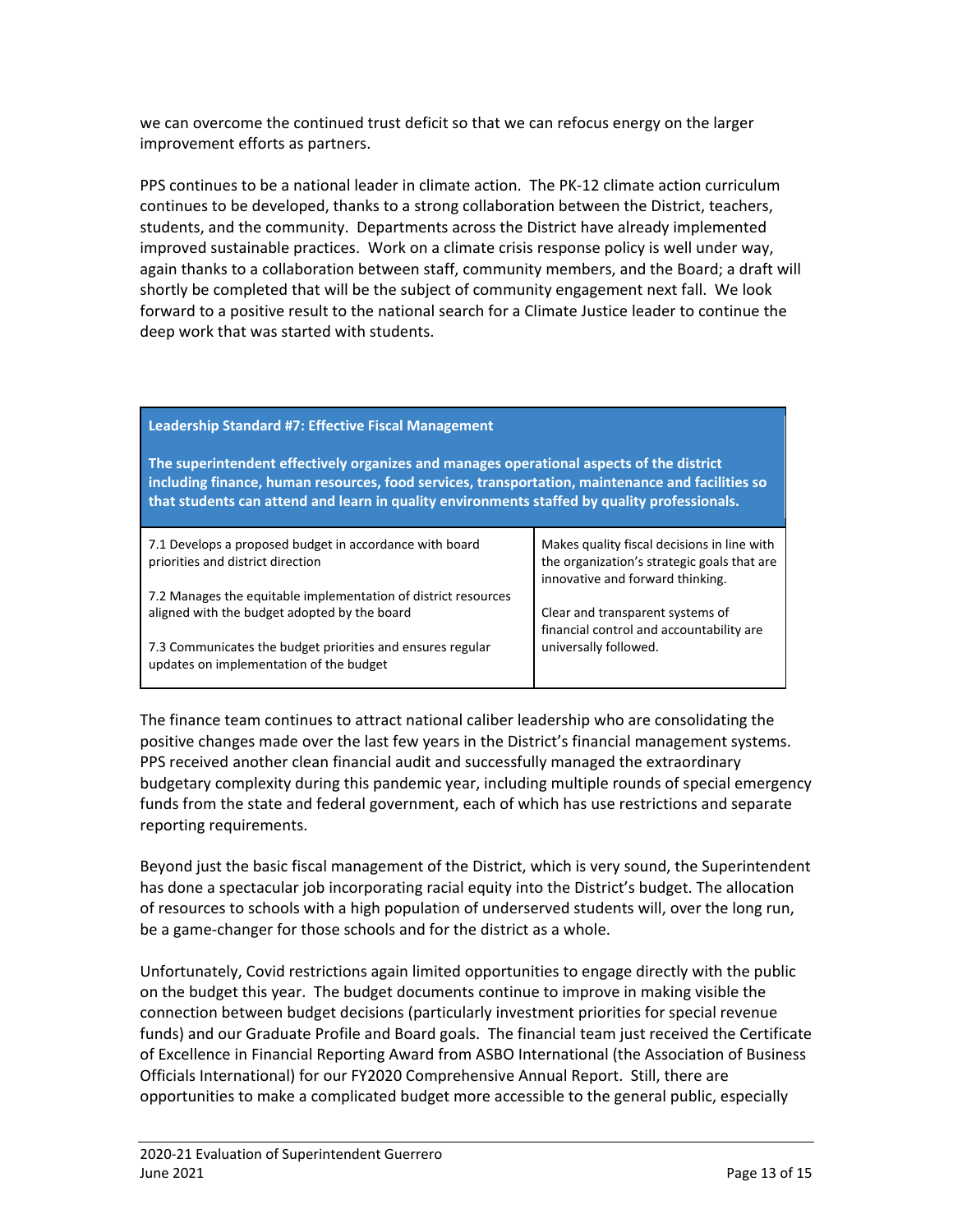the links between the imminent strategic plan and accompanying metrics/KPIs. Comparisons with peer comparisons districts would be helpful, and it will be important to have regular reporting on the use of state and federal Covid recovery funds.

As the 2017 bond work begins to roll out and the 2020 bond work commences, it would be helpful to highlight the impact our bond investments are having on our community and economy, as well as our efforts to become a regional leader in sustainable design and construction, and capacity building for minority businesses.

| Leadership Standard #8: Policy, Advocacy and Governance<br>The superintendent engages stakeholders in the development of the district strategic plan and<br>works with the board to align policy and budgetary resources to execute the plan. The<br>superintendent also advocates at the local, regional and national levels on the behalf of the<br>system. |                                                                                                                                                              |
|---------------------------------------------------------------------------------------------------------------------------------------------------------------------------------------------------------------------------------------------------------------------------------------------------------------------------------------------------------------|--------------------------------------------------------------------------------------------------------------------------------------------------------------|
| 8.1 Develops relationships, leads collaborative decision-making<br>and governance, and represents and advocates for district needs<br>in local, county and state policy conversations                                                                                                                                                                         | The superintendent engages the board<br>and larger community in the<br>development and implementation of<br>plans in compliance with national, state,        |
| 8.2 Cultivates a respectful and responsive relationship with the<br>district board of education focused on achieving the shared<br>mission and vision of the district                                                                                                                                                                                         | and local policy, laws, rules and<br>regulations.                                                                                                            |
| 8.3 Implements, maintains and communicates district, state and<br>national policy, laws, rules and regulations to staff, board and<br>other appropriate stakeholders                                                                                                                                                                                          | The superintendent engages in a regular<br>pattern of advocacy at the state and<br>regional level and shows evidence of<br>proactive advocacy on key issues. |

The Superintendent has done a good job of working collaboratively with the community at large, and put systems in place to effectively communicate with partners, staff, the Board, and District personnel.

Superintendent Guerrero's growing stature as a regional and statewide leader has been evident in the response to Covid. He has advocated not only on behalf of PPS, but also on behalf of larger urban districts throughout the state. He was instrumental at every major step, providing advice and recommendations to the Governor and Oregon Department of Education regarding the closure of schools, the reopening into hybrid, and now the reopening to full-time school next fall. PPS led the way on participating in the Oregon Department of Employment's Work Share program that helped save districts across the state millions of dollars, while insulating employees from the economic impact of closures. And he has generously shared strategies and staff resources with other districts, including materials translated into our 5 supported languages. Superintendent Guerrero has established himself not only as a strong anti-racist voice in our community, but also as a leader willing to act to advance racial equity and social justice for our students and families.

Superintendent Guerrero brings a national perspective to local conversations and has exercised some national influence on Covid response and guidelines for federal Emergency and Secondary School Emergency Relief (ESSER) funds through his leadership position within the Council of Great City Schools.